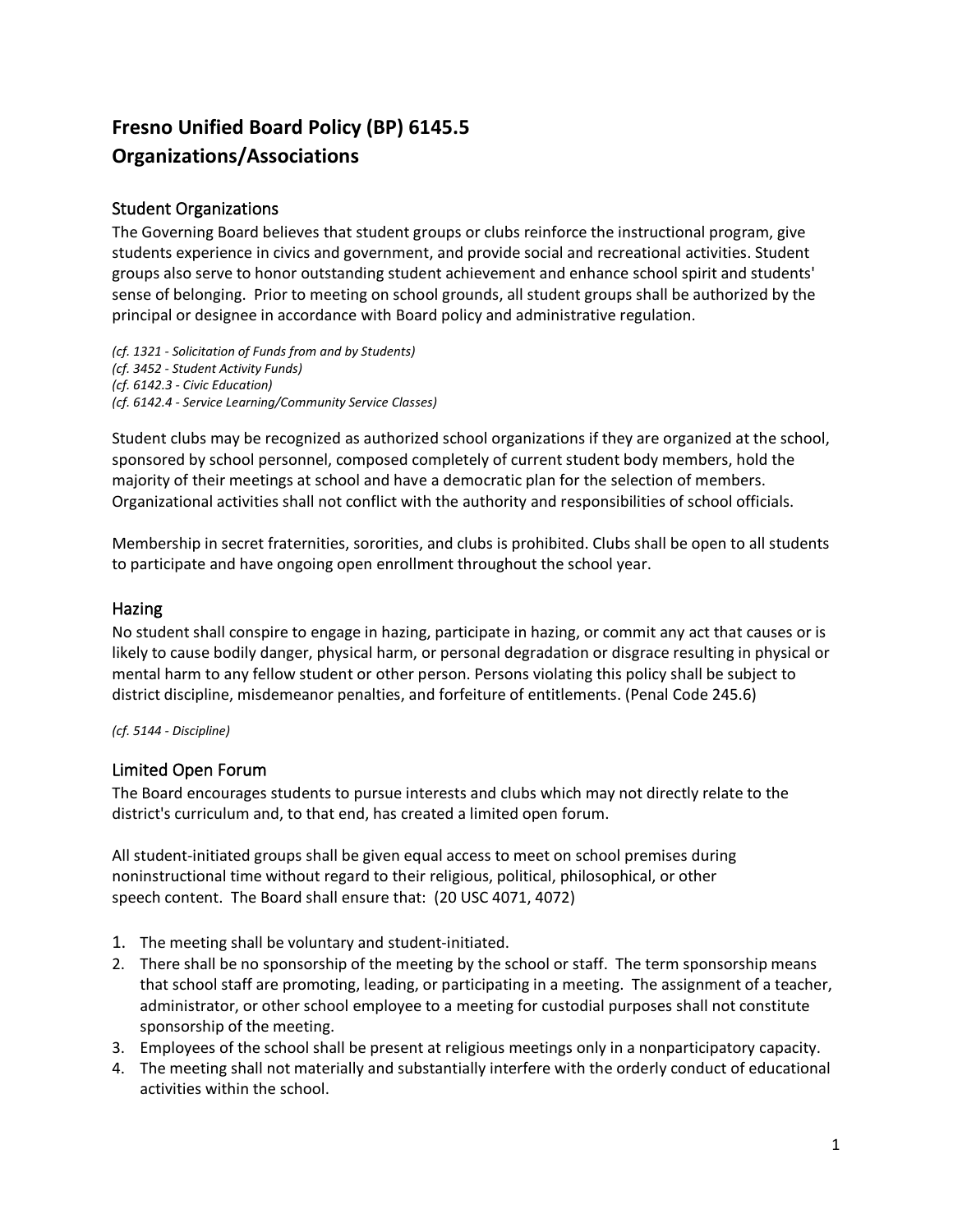5. Nonschool persons shall not direct, conduct, control, or regularly attend activities of student groups.

*(cf. 1330 - Use of School Facilities) (cf. 3515.2 - Disruptions) (cf. 5145.2 - Freedom of Speech/Expression)*

District schools may maintain a limited open forum during which students may hold meetings or activities not directly related to the school curriculum. The principal shall schedule this forum on noninstructional time so that it in no way interferes with regular school activities.

#### *(cf. 6116 - Classroom Interruptions)*

The Board shall not deny access to any student-initiated group on the basis of religious, political, philosophical or any other content to be addressed at such meetings.

*(cf. 5145.2 - Freedom of Speech/Expression)*

All student clubs or groups shall have equal access to the school media to announce meetings, including the public address system, the school newspaper, bulletin boards, and school web site. However, the principal or designee may issue a disclaimer that such activities are not school-sponsored.

All noncurricular-related student groups shall be given equal access to meeting space, school equipment, and supplies.

*Fresno Unified School District prohibits discrimination, harassment, intimidation, and bullying based on actual or perceived race, color, ethnicity, national origin, immigration status, ancestry, age, creed, religion, political affiliation, gender, gender identity, gender expression, genetic information, mental or physical disability, sex, sexual orientation, marital status, pregnancy or parental status, medical information, military veteran status, or association with a person or a group with one or more of these actual or perceived characteristics or any other basis protected by law or regulation, in its educational program(s) or employment.*

Legal Reference: EDUCATION CODE 52 Designation of secondary schools

53 Designation of high schools 200-262.3 Prohibition of discrimination on the basis of sex 38130-38138 Civic Center Act 48900 Hazing 48907 Student exercise of free expression 48930-48938 Student organizations 48950 Freedom of speech 49020-49023 Athletic programs PENAL CODE 627-627.10 Access to school premises CODE OF REGULATIONS, TITLE 5 2 Definitions 5531 Supervision of extracurricular activities of students UNITED STATES CODE, TITLE 20 4071-4074 Equal Access Act 7904 School prayer 7905 Boy Scouts equal access UNITED STATES CODE, TITLE 36 20101-240112 Patriotic organizations